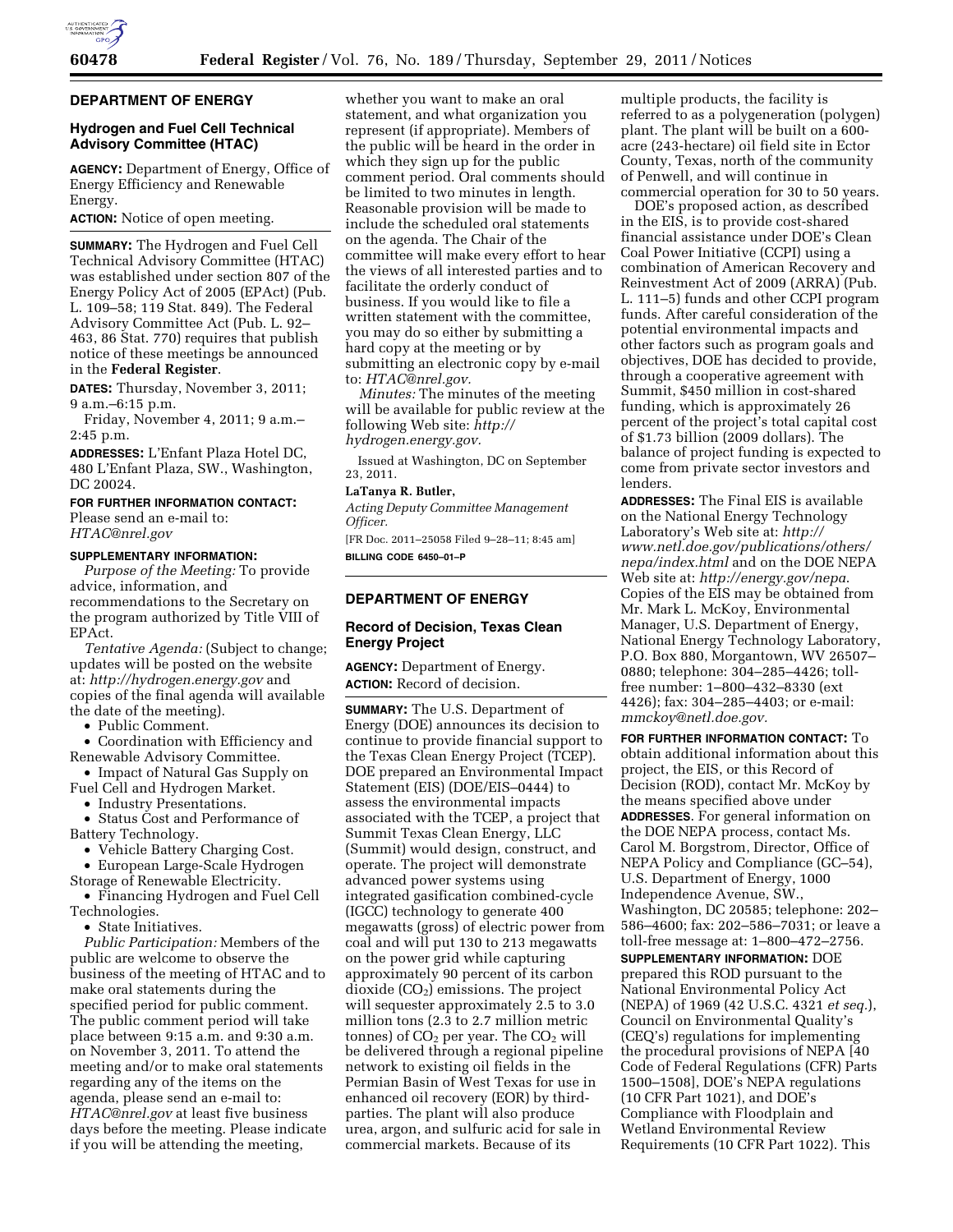ROD is based on DOE's Final EIS for the Texas Clean Energy Project (DOE/EIS– 0444), comments submitted on the EIS and proposed project, other information, and program considerations.

# **Background and Purpose and Need for Agency Action**

The TCEP involves the planning, design, construction, and operation by Summit of a coal-fueled electric power and chemicals production plant integrated with  $CO<sub>2</sub>$  capture and geologic sequestration through EOR. Summit is owned jointly by the Summit Power Group, Inc., and CW NextGen, Inc., a Clayton Williams company. The project team includes Summit; Summit Power Group, Inc.; Siemens Energy, Inc.; Linde, AG; Fluor Corporation; Blue Source, LLC; and others.

DOE selected this project for an award of financial assistance through a competitive process under the CCPI Round 3 program pursuant to the process set out in Funding Opportunity Announcement (FOA) DE–FOA– 0000042. DOE's financial assistance will occur through cost sharing as specified under the terms of a financial assistance agreement between DOE and Summit. This project includes a demonstration period (including plant reliability and operations testing) following the construction and commissioning of the plant and continuing until the end of the cooperative agreement's period of performance (July 15, 2017).

As the nation's most abundant fossil fuel, coal is expected to have an important role in the United States' energy future. However, fossil fuel combustion is a major source of anthropogenic  $CO<sub>2</sub>$  emissions. Electric power generation contributes approximately 39 percent of all  $CO<sub>2</sub>$ emissions in the U.S. In 2009, 81 percent of all electricity productionrelated  $CO<sub>2</sub>$  emissions resulted from the burning of coal.

Public Law 107–63, enacted in November 2001, established the CCPI program, which is a cost-shared collaboration between the Federal government and industry to increase investment in advanced, low-emissions coal technologies. Later, with Title IV of the Energy Policy Act of 2005 (EPACT 2005) (Pub. L. 109–58), the Congress established additional criteria for projects receiving financial assistance under the CCPI program. Under these criteria, CCPI projects must help the nation successfully commercialize advanced power systems that ''advance efficiency, environmental performance, and cost competitiveness well beyond the level of technologies that are in commercial service'' (EPACT 2005,

section 402(a)). In February 2009, the Congress appropriated \$3.4 billion to DOE for fossil energy research and development, with \$800 million allocated to the CCPI program. CCPI's Round 3 seeks to address the challenge of meeting the United States' dynamic demand for electricity while decreasing emissions of  $CO<sub>2</sub>$  from coal-based power generation. This is done through financial assistance awards to industrial participants for demonstrations, at commercial scale and in commercial settings, of low- $CO<sub>2</sub>$  emissions coalbased technologies that have opportunities for timely deployment in the power industry.

DOE's purpose is to provide financial assistance to projects that have the best chance of achieving the CCPI program's objectives as established by the Congress. Specifically, DOE's purpose and need for action is to demonstrate the commercial-readiness of  $CO<sub>2</sub>$ capture and geologic sequestration fully integrated with a power plant. The technical, environmental, financial and performance data generated from the design, construction, and operation of the polygen plant will provide a commercial reference plant for these technologies.

#### **EIS Process**

DOE published a Notice of Intent in the **Federal Register** on June 2, 2010 (75 FR 30800) announcing its plan to prepare an EIS and hold a public scoping meeting. DOE held the scoping meeting in Odessa, Texas, on June 17, 2010. DOE considered all of the comments it received on the scope of the EIS and addressed them in the Draft EIS. On March 18, 2011, the U.S. Environmental Protection Agency (EPA) published a Notice of Availability of the Draft EIS in the **Federal Register** (76 FR 14969). On March 22, 2011, DOE published in the **Federal Register** (76 FR 15968) a Notice of Availability and announced a public hearing in Odessa on April 5, 2011. Comments were solicited at the public hearing and throughout the 45-day public comment period, which ended May 2, 2011.

Comments on the Draft EIS included: • Proposed options to use municipal waste water and the proposed Fort Stockton Holdings water supply pipeline;

• Possible changes in discharges to Monahans Draw and salt loading due to discharge to the draw;

• The need to reduce the project's demand for potable water in light of the limited regional supply;

• The choice of West Texas as the site for a coal-fueled electricity generating plant instead of a site near either the

supply of coal or the demand for the electricity;

• The market for electricity and the economic viability of the project;

• DOE's proposed funding of clean coal projects instead of projects using renewable resources;

• The need for a comprehensive  $CO<sub>2</sub>$ emissions assessment that extends through the EOR process to the end uses of produced petroleum products;

• Increased railroad traffic and associated coal dust; and

• The existence of additional foreseeable projects that should be included in the cumulative effects section of the EIS.

In the Final EIS, DOE considered and, as appropriate, responded to comments on the Draft EIS. The EPA published a Notice of Availability for the EIS in the **Federal Register** on August 5, 2011 (76 FR 47579). In addition to responding to comments on the Draft EIS, the Final EIS included new information related to, among other things, treatment of process water and the disposal of waste water by two additional options: evaporation ponds and deep well injection.

#### **Decision**

DOE has decided to proceed with \$450 million in financial assistance (*i.e.,*  cost-shared funding) under the terms of the cooperative agreement with Summit for the design, construction and demonstration of the TCEP.

### **Basis of Decision**

DOE's decision was reached after considering the potential environmental impacts presented in the EIS, the practicable options for mitigation of the impacts, the importance of achieving the objectives of programmatic and legislative mandates (CCPI, EPACT 2005, and ARRA) and other information. Specifically, the project meets or exceeds the three primary objectives of CCPI Round 3 and satisfies the programmatic and legislative objective of demonstrating the technical practicality of producing electricity and other products from coal while capturing and beneficially using most of the  $CO<sub>2</sub>$  produced from coal gasification.

Furthermore, the project will create jobs and modernize the nation's infrastructure, meeting the objectives of the ARRA. During most of the construction period, the gross domestic product (GDP) in the region of influence (Ector, Midland, Crane and Ward Counties) is estimated to increase by more than 0.4 percent; during the final year of construction it will increase by an estimated 0.67 percent. During plant operations, regional GDP will increase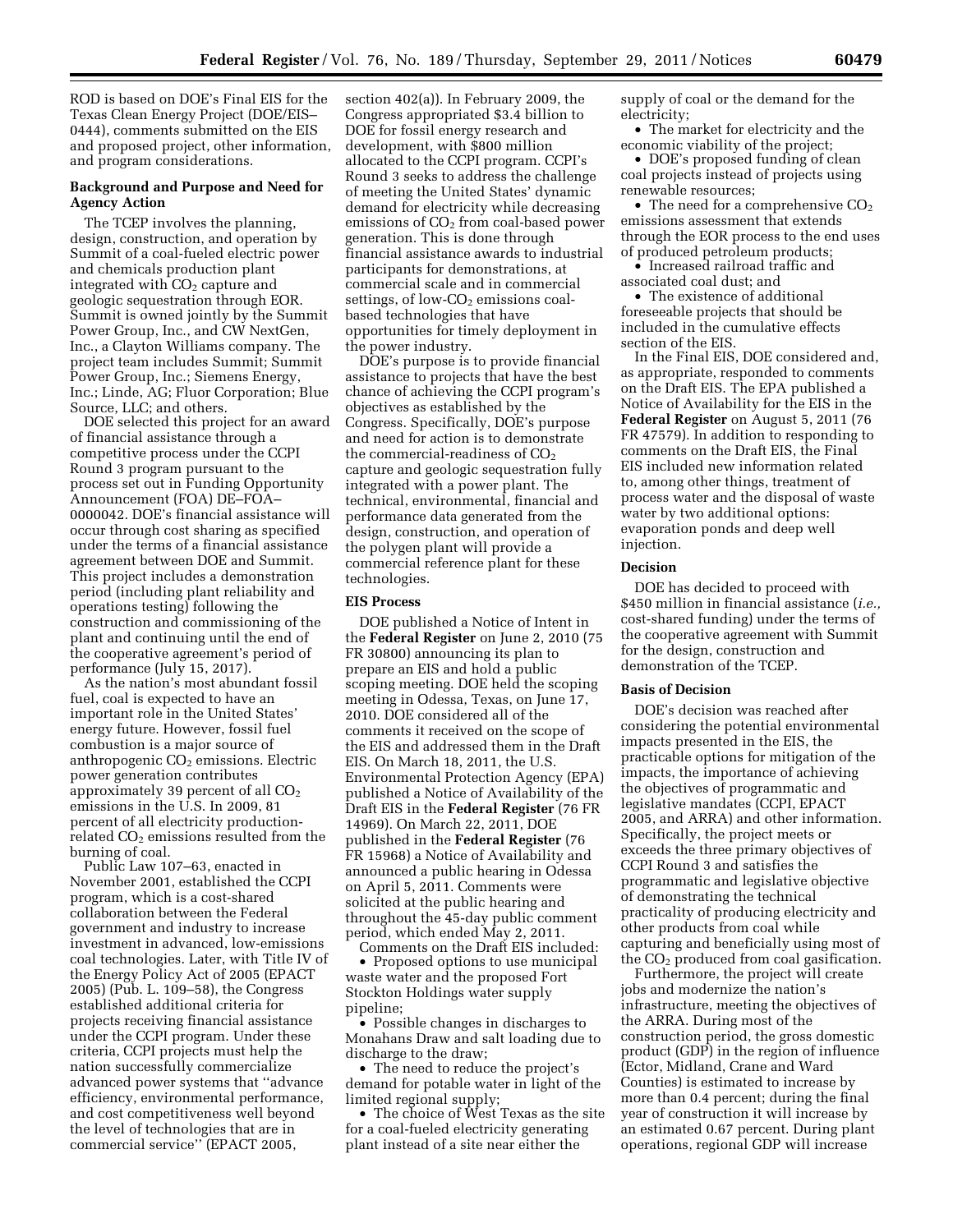by about 0.16 percent, representing a long-term benefit. Property taxes paid by the project are expected to total \$14.5 million annually during the operations phase, after deducting anticipated abatements and tax reliefs. Income and sales taxes related to the project will further benefit local governments.

Summit estimates that an average of 650 construction workers will be needed to build the plant with a peak at perhaps 1,500 workers. TCEP's operational work force is expected to be approximately 150 workers. Accounting for indirect and induced jobs, the total number of jobs resulting from the project will average about 1,000 during construction and 300 during operations.

This decision incorporates all practicable means to avoid or minimize environmental, social, or economic harm. DOE plans to verify the implementation of appropriate avoidance and mitigation measures.

#### **Mitigation**

As a condition of its decision to provide funding for the design, construction and operation of the project, DOE is imposing requirements that will avoid or minimize the environmental impacts of the project. These conditions are described below. Under the terms of the cooperative agreement, DOE requires Summit to comply with applicable Federal, state and local government laws, regulations, permit conditions, and orders. Mitigation measures beyond those specified in permit conditions enforceable by other Federal, state and local agencies are addressed in this ROD and, as appropriate, will be set forth in a Mitigation Action Plan (MAP) as required by 10 CFR 1021.331. The MAP will further detail the mitigation measures, explaining how they will be planned, implemented, monitored and reported. These mitigation requirements are a condition for continued DOE funding.

DOE will ensure that commitments in this ROD (as further detailed in the MAP) are met through management of the cooperative agreement, which makes the conditions in the ROD contractually enforceable. DOE will make the MAP available for public inspection via postings on the DOE and NETL Web sites.

During project planning, Summit incorporated various mitigation measures and anticipated permit requirements. The analyses in the EIS assumed that these measures would be in effect. These measures are identified in Tables S2–7 and 2–8 of the EIS as commitments made by Summit and are incorporated into this ROD as

conditions for DOE's financial assistance under the cooperative agreement.

Mitigations identified in this ROD shall be made a term and condition for future ownership or management of the TCEP by any other parties during the period of performance under the cooperative agreement.

After carefully reviewing the EIS, the comments received on the EIS and proposed project, and the current events in the region, DOE requires the following mitigation measures as a condition of its decision:

(1) Summit shall design and construct the TCEP to capture at least 90 percent of the carbon in the fossil fuels when operating under normal conditions, and Summit shall use best efforts to achieve at least a 90 percent capture rate during the demonstration period.

(2) Summit shall develop jointly with the Texas Bureau of Economic Geology and DOE a plan for monitoring, verification and accounting (MVA) of CO2 sequestered through EOR. The MVA will be implemented by thirdparty buyers of the CO<sub>2</sub>. Contracts established between Summit and these buyers (or the field operators who ultimately use the  $CO<sub>2</sub>$ ) shall make the implementation of the MVA plan a term and condition of the contract and shall, as appropriate, involve the Texas Bureau of Economic Geology and the Texas Railroad Commission in the certification of the sequestration of  $CO<sub>2</sub>$ via EOR. MVA reports submitted to the State of Texas shall also be submitted to Summit and to DOE (via Summit).

(3) Summit shall not use the proposed Fort Stockton Holdings waterline as a primary water supply for the TCEP. If constructed, this waterline may be used as a backup supply to temporarily provide water to the TCEP when the primary water supply is not in service.

(4) Summit shall not enter into contracts whereby waste water discharge into Monahans Draw would increase by more than 0.75 million gallons per day, as an annual average, and 6 million gallons per day as a daily maximum, as a result of the TCEP.

(5) The TCEP's power island shall be designed, constructed and operated with dry cooling towers. If this is found to be technically infeasible, then a hybrid cooling system (or a wet cooling assist) may be used. A wet cooling system is acceptable for the chemical plant component of the TCEP.

(6) If the TCEP uses solar evaporation ponds, Summit shall plan, design, and construct any high salinity ponds to be ready for installation of bird deterrent netting. Before completing final design on solar evaporation ponds, Summit

shall prepare, jointly with DOE and governmental agencies with regulatory jurisdiction, a plan for bird deterrence, monitoring and reporting; and this plan shall be implemented during the design, construction and operation of the solar evaporation ponds.

(7) If Summit chooses to dispose of desalination reject water by deep well injection, in addition to complying with the terms and conditions of a permit under Texas's Underground Injection Control Program, Summit shall install a well near the bottom of the zone of potentially potable ground water (*i.e.,*  ground water with a total dissolved solids concentration of less than 10,000 milligrams per liter) and monitor this water for increases in total dissolved solids and hydrocarbons as indicators of possible leakage of more deeply injected brine reject water or displaced native fluids. It may be feasible to use the same well for both monitoring and for supplying potable water to the polygen plant. Before completing final design on a system for deep well injection of brine reject water, Summit shall prepare, jointly with DOE and government agencies with regulatory jurisdiction, a plan for monitoring well design, construction, monitoring and reporting; and this plan shall be implemented during the design, construction and operations of the system for deep well injection.

(8) Before land disturbance at the plant site and along the utility corridors, Summit shall survey areas to be disturbed and undertake measures to protect wetlands, waterways (including non-jurisdictional waters), playa lakes, rare species (*e.g.,* the sand dune lizard, *Sceloporus arenicolus,* Federal candidate for listing) and critical habitats (*e.g.,* the Shinnery Oak Sand Dune habitat), and state-listed rare species (particularly the Texas horned lizard), as specified in the MAP. As appropriate, Summit shall consult with the U.S. Fish and Wildlife Service and the Texas Parks and Wildlife Department regarding special natural communities and features, as well as rare species and their habitats.

(9) To reduce impacts to species protected under the Migratory Bird Treaty Act, ground disturbing activities in areas of potential breeding habitat shall be avoided during the breeding and nesting season (March 1 through July 31). If this seasonal avoidance is not practicable, a qualified biologist shall survey the potentially affected area prior to any ground disturbing activities to determine if nesting is underway; and buffer areas shall be established as needed to protect eggs and young birds until they fledge. Owls and hawks may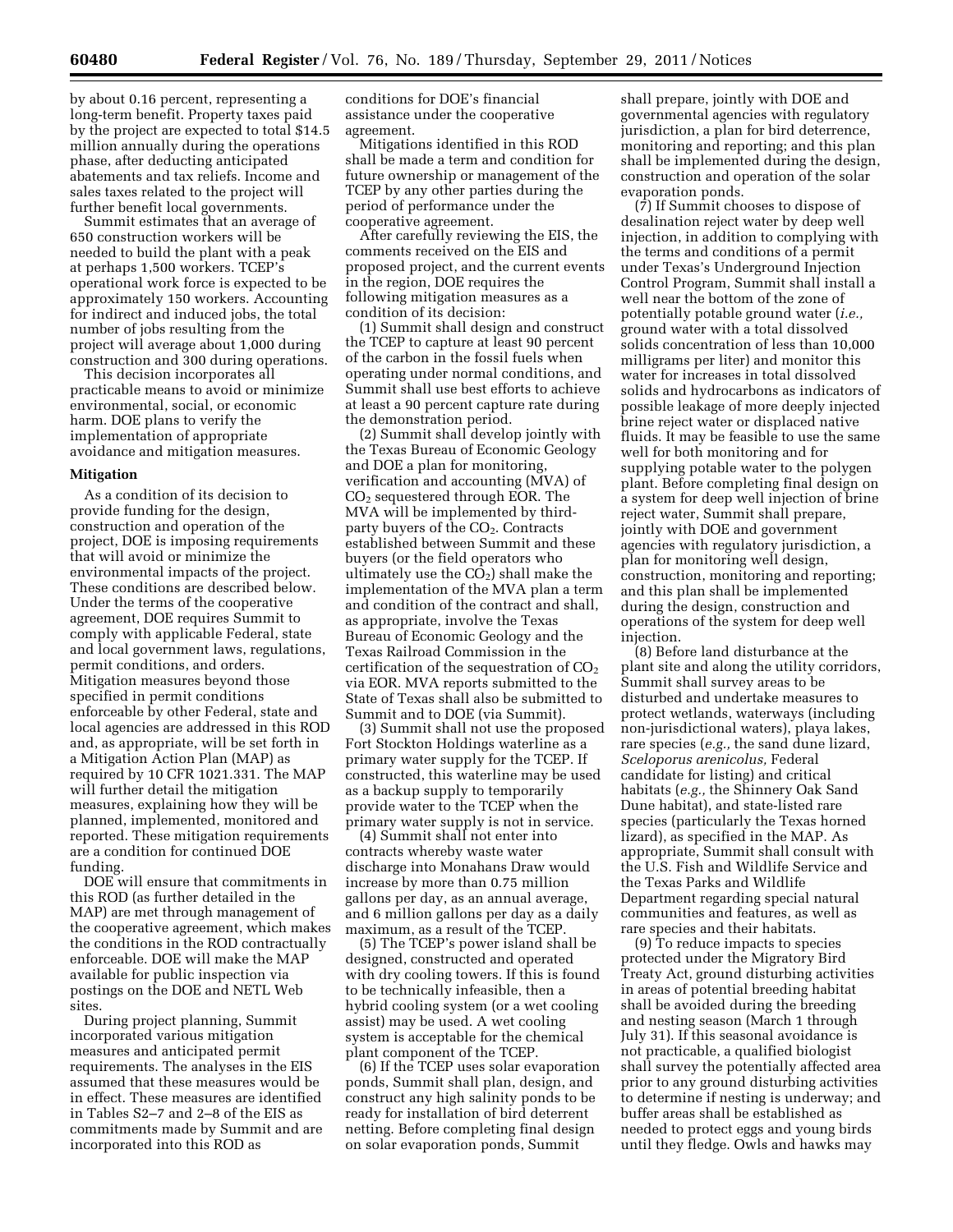nest in this area at other times of year. Surveys shall be conducted for owl and hawk nests, and buffer areas shall be established around active nests. If a power transmission line route crosses or is located near a water body or playa lake bed, the adjacent section of the line shall have line markers to reduce the potential for bird collisions. To prevent electrocution of perching raptors and to reduce power outages and maintenance, Summit shall consider the use of various protection measures such as adequate line spacing, perch guards, and insulated jumper wires.

(10) For linear facility routes chosen by Summit, phase I cultural resource surveys (including archaeological and paleontological surveys), along with consultations with the Texas State Historic Preservation Officer and DOE, shall be completed for segments not previously surveyed but for which surveys are warranted. Further consultation with the State Historic Preservation Officer for any unforeseen areas of construction or ground disturbance not included within the EIS shall be completed before construction starts to determine the need for further cultural resource investigations and any appropriate mitigation measures.

(11) For any pipeline crossings of Monahans Draw, Summit shall first consider the practicability of pipeline installation beneath the streambed by directional drilling. If trenching is chosen as the method of installation of pipeline, Summit shall seek to use crossing locations and construction techniques whereby impacts to aquatic life, vegetation and land surface features along the draw would be minimized; and Summit shall use land surface reconstruction, erosion controls, and revegetation (with native species) to stabilize and restore the affected floodplains, stream banks, stream beds, and vegetation.

(12) Where vegetative ground cover remains disturbed or soil remains exposed after project-related construction activities, Summit shall strive to achieve beneficial results in terms of erosion control, land stabilization, long-term vegetative cover and habitat improvement through revegetation, landscaping and other techniques as appropriate. Plantings of vegetation shall use species that are native, adaptable to the planting location, beneficial to wildlife, drought tolerant, and helpful with water conservation. Where practicable, grass re-seedings or plantings shall use only native species, usually in a mixture of grasses and forbs appropriate to address potential erosion problems and provide long-term cover.

(13) Summit shall prepare annual reports during the term of the cooperative agreement that document the operations and corresponding air emissions from the TCEP. Annual reports shall include summary information on the TCEP's emissions of criteria pollutants, mercury and other toxic pollutants of concern, and  $CO<sub>2</sub>$ . These reports shall indicate the performance and emissions of the TCEP during normal operations. If air emissions data are collected during periods of operation outside normal steady-state conditions, this information also shall be summarized in the report.

(14) To reduce visual impacts associated with polygen plant structures and facilities, including exposed portions of linear facilities, DOE recommends that Summit choose, where appropriate, finish coat colors for exterior surfaces that reduce the form, color and line contrasts between the surrounding landscape and the exteriors of buildings and structures. Chosen colors should be slightly darker than the surrounding landscape to achieve optimal benefit. This choice of color would not apply where regulation, safety, service, material type, or other reasons dictate the choice of other colors or no paint.

Summit will conduct further resource assessments as the project planning and design continues. If there are substantial changes in the TCEP proposal or significant new information relevant to environmental concerns, as described in 40 CFR 1502.9(c)(1), DOE will prepare a supplemental EIS. If it is unclear whether an EIS supplement is required, DOE will prepare a Supplement Analysis, in accordance with 10 CFR 1021.314(c), to support the determination. DOE will make Supplement Analyses available to the public and to regulatory agencies with jurisdiction for 30 days of review and comment prior to DOE determining whether a supplemental EIS is required.

### **Project Description and Location**

The project will be located approximately 15 miles (mi) (24 kilometers) southwest of the city of Odessa in Ector County, Texas. Summit will build the polygen plant on a 600 acre (243-hectare) site adjacent to the community of Penwell and north of Interstate Highway 20 (I–20) along a Union Pacific Railroad line. Summit chose this site primarily because of its proximity to an existing  $CO<sub>2</sub>$  market, a connection point to a  $CO<sub>2</sub>$  pipeline network, and multiple oil fields currently performing or suitable for  $CO<sub>2</sub>$ floods.

The project's linear facilities include one or two electric transmission lines to connect the plant with one or both of the nearby power grids; process water supply pipelines; a natural gas pipeline; a pipeline for captured and compressed CO2; one or two access roads; and a rail spur.

The TCEP will employ integrated gasification combined-cycle (IGCC) technology. Gasification is the process of converting coal into a fuel called synthesis gas (syngas). A combinedcycle electric power plant is one that uses both a gas turbine-generator (similar to a jet aircraft engine) and a steam turbine-generator (which uses steam produced by exhaust heat from the gas turbine-generator) to produce more electricity than would be produced by a boiler and conventional steam turbine-generator alone. Combining (integrating) the gasification process with a combined-cycle power plant is known as IGCC.

This polygen plant will include  $CO<sub>2</sub>$ capture and compression with transport of the  $CO<sub>2</sub>$  off-site for geologic sequestration through EOR. Specifically, the plant will have an air separation unit, a coal gasification system (with two operating gasifiers), a syngas cleanup system, a mercury (Hg) removal filter, an acid gas scrubber (for sulfur species and  $CO<sub>2</sub>$ ), a  $CO<sub>2</sub>$  compressor system, a sulfuric acid  $(H_2SO_4)$ production plant, a gas turbinegenerator, a heat recovery steam generator (HRSG), a steam turbinegenerator, and a urea production plant. The linear facilities will convey the outputs and inputs of the polygen plant to and from existing infrastructure.

Summit's TCEP will generate up to 400 megawatts (MW), of which 130 to 213 MW (approximately 1.0 to 1.7 billion net kilowatt-hours of electricity per year) will be available to the electricity grid. In addition, the plant will be designed to capture, as  $CO<sub>2</sub>$ , 90 percent or more of the total carbon in the fossil fuels used by the plant under typical operating conditions. Summit will capture up to 3 million tons (2.7 million metric tonnes) of  $CO<sub>2</sub>$  annually. Approximately 2.5 to 3.0 million tons (2.3 to 2.7 million metric tonnes) of the captured  $CO<sub>2</sub>$  will be sold under commercial contracts and subsequently injected into partially depleted oil reservoirs where it will be used to extract more oil. In addition, the plant will produce urea for sale as fertilizer. Products from the gasification process (argon,  $H_2SO_4$ , and inert slag) will also be sold on the commercial market.

Summit received a financial assistance award in Round 3 of DOE's CCPI program and qualified for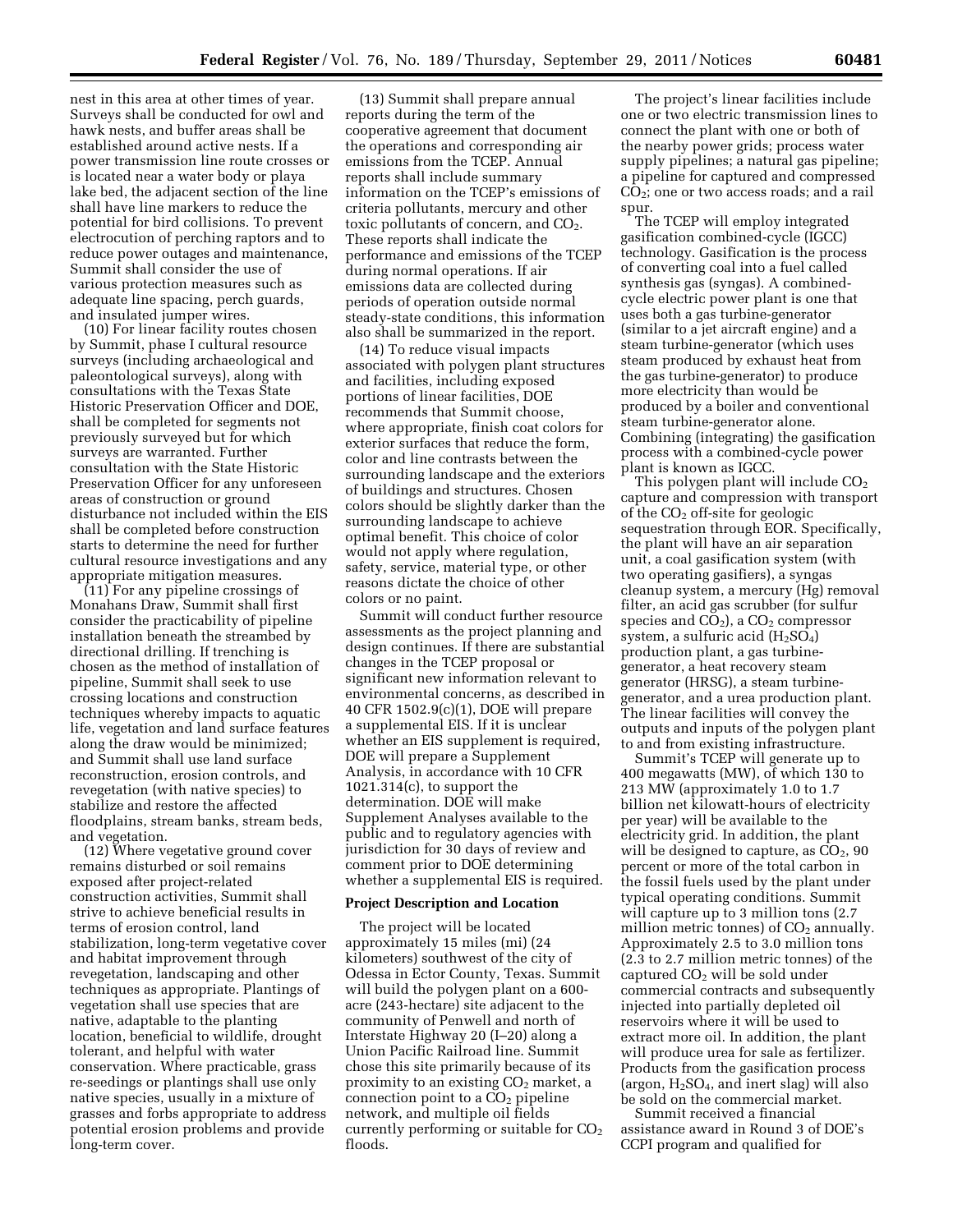investment tax credits under Internal Revenue Code (IRC) section 48A, Qualifying Advanced Coal Project. Summit intends to seek tax credits under IRC section 45Q, Credit for Carbon Dioxide Sequestration. However, most of TCEP's funding will consist of owner-invested equity and debt obtained in private capital markets.

# **DOE's Proposed Action**

DOE's Proposed Action, as described in the EIS, is to provide a total of approximately \$450 million in financial assistance for Summit's TCEP through a cooperative agreement. The financial assistance would be provided on a costshare basis for the planning, design, construction, and demonstration-phase testing and operation of the project. Under the terms of the agreement, DOE has already made available approximately \$48 million on a costshare basis for the project's definition phase, which includes completion of the NEPA process.

### **Alternatives**

The Congress directed DOE to pursue the goals of the CCPI by providing financial assistance to projects owned by non-Federal sponsors and using coal for at least 75 percent of the project's fuel requirement. This approach places DOE in a much more limited role than if it were the owner and operator of the project. Here, the purpose and need for DOE action is defined by the CCPI program and the ARRA. Given that CCPI's programmatic purposes and needs are defined by legislation, the reasonable alternatives available to DOE, prior to selection of this project, were the other projects submitted for DOE's consideration in response to the FOA and that were determined to be responsive to the FOA's requirements. All projects that were deemed responsive to the FOA were analyzed in an environmental critique pursuant to 10 CFR 1021.216, which establishes a specific NEPA process for competitive awards of financial assistance and contracts. A synopsis of the environmental critique is included in Appendix B of the EIS.

After DOE selects a project, the reasonable alternatives become: (1) The project as proposed by the applicant, (2) alternatives or options still under consideration by the applicant or that are within reasonable confines of the project as proposed (*e.g.,* the particular location of the plant on the parcel of land proposed for the project), and (3) the ''no action'' alternative.

DOE issued the FOA for CCPI Round 3 in August 2008, and reopened it in June 2009 in response to the addition of

ARRA funding to the CCPI program. Private sector participants submitted 38 proposals in response to the reopened solicitation. After an initial screening removed from further consideration those proposals that failed to meet the eligibility requirements, the remaining 25 responsive proposals were subjected to environmental review and consideration (during the selection process) in accordance with 10 CFR 1021.216. From these 25 proposals DOE selected three proposals representing diverse technologies and using a variety of coals to further the goals of the CCPI program. DOE selected the TCEP under the reopening of Round 3 because it would demonstrate IGCC power generation integrated with chemical production and  $CO<sub>2</sub>$  capture technologies in a commercial project.

Summit chose the site for its TCEP based on a selection process that it had completed prior to applying for DOE's financial assistance. Because of its desire to integrate IGCC technology with CO2 capture, Summit focused its site selection efforts in Texas, which has both a regional market for  $CO<sub>2</sub>$  for use in EOR and existing infrastructure for transporting  $CO<sub>2</sub>$  to oil fields. Summit considered several sites in Texas, including Corpus Christi, Oak Grove, Big Brown, and two sites—Jewett and Odessa—that had been considered for DOE's FutureGen project. Summit ultimately selected the Odessa site primarily because of its proximity to an existing  $CO<sub>2</sub>$  pipeline and multiple oil fields where EOR is or may be used. The Odessa site also has close access to rail, natural gas, transmission lines, and sources of water, which the other sites lacked in varying degrees. The Odessa site enjoys significant community support for the TCEP.

Under the proposed action alternative, DOE assessed the potential environmental impacts associated with alternative water supplies, alternative routes for linear facilities, and options for certain plant sub-systems (*e.g.,*  evaporation ponds versus deep well injection of reject water from the desalination of supply water) as described in the EIS. In identifying alternative routes for linear facilities, Summit considered selection factors such as using or paralleling existing rights of ways and avoiding developed areas and sensitive areas. In the EIS, DOE reviewed the potential environmental impacts of these various project alternatives still under consideration by Summit with the goal of deciding for each of Summit's alternatives whether any adverse consequences might be sufficiently objectionable that DOE would disallow

the usage of that alternative in the TCEP as a condition for DOE's financial assistance.

### **No-Action Alternative**

Under the No-Action Alternative, DOE would not share in the cost for detailed design, construction and a three-year demonstration phase of the TCEP. For purposes of analysis in the EIS, DOE considered the ''no-action'' alternative to be the same as the ''nobuild'' alternative.

In the absence of financial assistance from DOE, Summit might choose to construct and operate the TCEP if it could obtain sufficient private financing. However, DOE believes this option is unlikely, because of the financial risks and costs of deploying a new power plant, especially one with IGCC technology integrated with CO2 capture and sequestration. Without DOE participation, it is likely that the proposed project would not be built, environmental resources would remain in their current condition, and none of the impacts associated with the project would occur, whether adverse or beneficial (*i.e.,* no new construction, jobs, marketable products, resource use, land-use alterations, emissions, discharges, or wastes).

If the project were canceled, the proposed technologies of the TCEP (*e.g.,*  commercial-scale IGCC integrated with  $CO<sub>2</sub>$  capture and geologic storage of  $CO<sub>2</sub>$ using EOR; the manufacture of urea from gasified coal) may not be implemented in the near term. Consequently, commercialization of these technologies may be delayed or may not occur because utilities and industries tend to use known and demonstrated technologies rather than new technologies. The no action alternative would not contribute to CCPI's goals of accelerating the commercial readiness of advanced multi-pollutant emissions control; improving combustion, gasification, and efficiency technologies; and demonstrating advanced coal-based technologies that capture and sequester CO<sub>2</sub> emissions.

#### **Potential Environmental Impacts**

In making its decision to provide continued financial assistance to the TCEP, DOE considered the environmental impacts of the proposed project and no-action alternative on affected resources. These include air quality and greenhouse gas emissions; climate; soils, geology, and mineral resources; ground water; surface water, floodplains and wetlands; biological resources; aesthetics; cultural resources; land use; socioeconomics and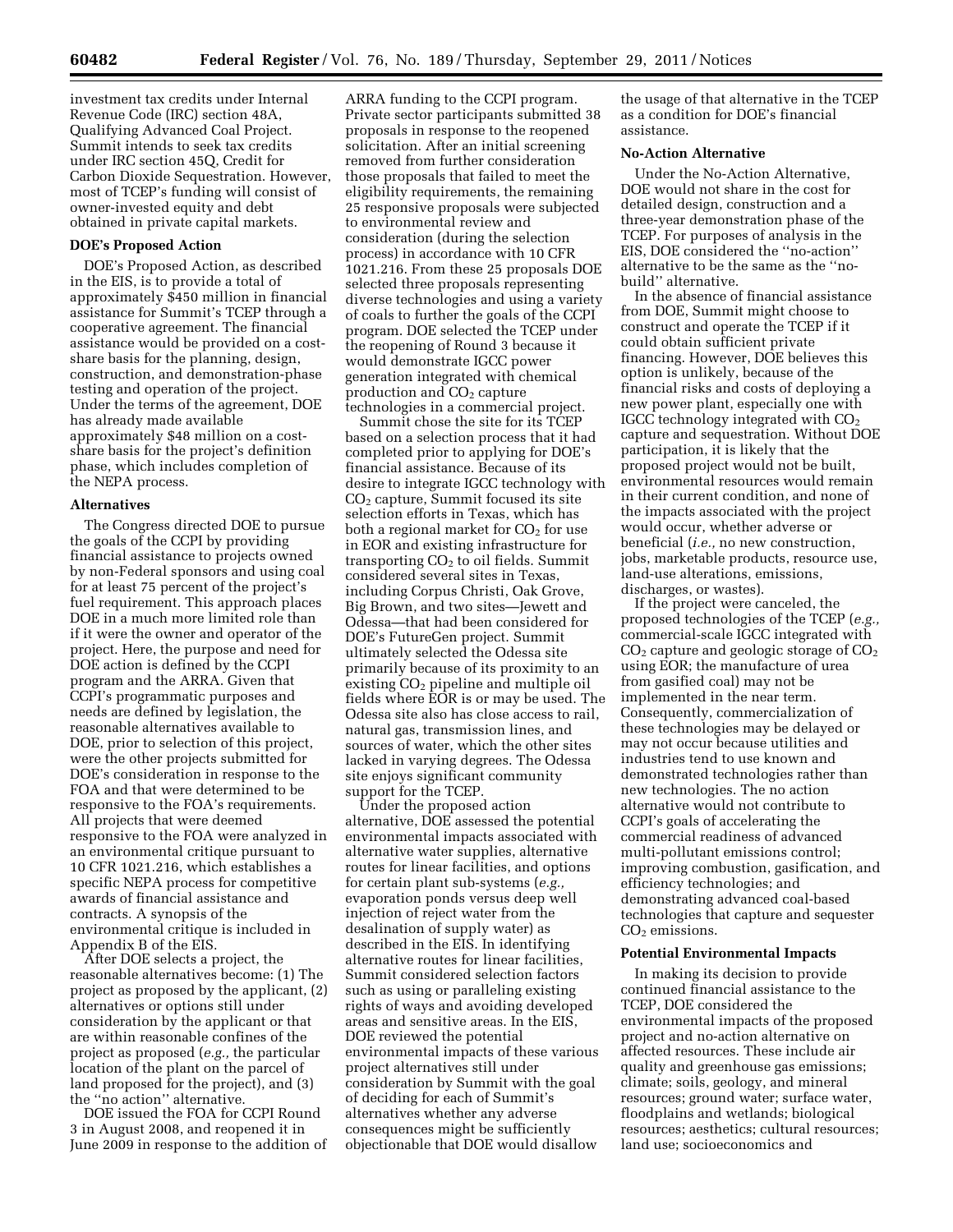community services; environmental justice; utility services; transportation; materials and waste management; human health, safety, and accidents; and noise and vibration. The EIS also examined potential incremental impacts of the TCEP in combination with other past, present, and reasonably foreseeable actions (*i.e.,* cumulative impacts). The following sections summarize the environmental impacts and mitigation measures described and analyzed in the Final EIS.

### *Air Quality*

The TCEP will be categorized as a major source of air pollutants under Clean Air Act regulations because emissions of some criteria pollutants  $(NO_2, SO_2, CO, PM_{10}, and PM_{2.5})$  will exceed 100 tons per year. Constructionrelated and operational emissions would not cause air quality to exceed either the Prevention of Significant Deterioration (PSD) increments or the National Ambient Air Quality Standards (NAAQS). However, ambient air concentrations of criteria pollutants could increase between 9 percent and 200 percent at the point of maximum ground level impact under certain weather conditions during plant operations. While the TCEP will capture for beneficial use at least 90 percent of the carbon as  $CO<sub>2</sub>$  in its fuels, annual emissions of  $CO<sub>2</sub>$  from the TCEP will reach 300,000 tons per year, and these emissions will contribute to global atmospheric concentrations of  $CO<sub>2</sub>$ .

Plant-wide emissions of hazardous air pollutants will not exceed either the individual pollutant threshold (10 tons per year) or the combined pollutant threshold (25 tons per year). Maximum predicted concentrations for all identified compounds that could have a negative impact to human health were found to be below their respective effects screening limits for general public exposure, except for short-term exposures to coal dust on the plant site (which will not exceed industrial exposure criteria).

Although air quality impacts will be small, the TCEP will reduce emissions and impacts to the fullest extent practicable. As a condition of its decision, DOE requires reports on air emissions from the TCEP (see Mitigation).

### *Climate*

Construction and operation of the TCEP will not cause measurable impacts on local, regional or global climate and meteorology. However, operations of the TCEP will contribute greenhouse gas emissions to the atmosphere. Annual emissions of CO<sub>2</sub> from the TCEP

operations will range up to 300,000 tons per year, and these emissions will contribute to global atmospheric concentrations of  $CO<sub>2</sub>$ . Small amounts of methane and other organic compounds (the TCEQ-issued air emissions permit limit equals 39.6 tons per year) will be emitted and will contribute to greenhouse gas effects.

The TCEP is designed to reduce its emissions of greenhouse gases (and precursors) to levels that are much lower than conventional power plants of equivalent gross generating capacity and lower than other advanced clean coal power plants that have been constructed and operated. DOE requires as a condition of its decisions that the TCEP be designed and constructed to capture at least 90 percent of the carbon in its fossil fuels (see Mitigation).

#### *Soils, Geology and Mineral Resources*

Soils will be disturbed as areas are prepared for construction. Disturbed soils will be protected from erosion and will be re-planted where practicable. Disturbance at the plant site will result in permanent removal or displacement of soils on up to 600 acres. Soil disturbance in utility corridors is expected to be temporary and will vary greatly depending on the options and routes selected, ranging from 132 to 1,032 acres (53.4 and 417.7 hectares) (assuming that the permanent rights-ofways but not the temporary rights-ofways will be fully disturbed). New transportation corridors connecting to the power plant site could require between 25.3 and 39.0 acres (10.2 and 15.8 hectares) of soil disturbance.

The  $CO<sub>2</sub>$  from the TCEP will be sold to ongoing EOR operations in the Permian Basin. This use of  $CO<sub>2</sub>$  in the basin is a well-established process that will serve as final sequestration for the CO2 captured at the TCEP. Capture and sale of  $CO<sub>2</sub>$  from the polygen plant will promote the recovery of oil and gas in the Permian Basin, where average additional oil production is approximately 1.86 barrels of oil per ton of CO2 injected. As a tertiary method of EOR,  $CO<sub>2</sub>$  floods help oil field operators recover another 8 to 16 percent of the original quantity of oil in the reservoir.

Because oil and gas are withdrawn from oil reservoirs as  $CO<sub>2</sub>$  is injected, fluid pressures within the reservoir would not be expected to build up to levels that would represent a substantial risk of seismic activity, displacement of native fluids into overlying strata, or migration of injected  $CO<sub>2</sub>$  into other strata. Abandoned oil wells typically present the most likely leakage routes in old oil fields, and these leaks can usually be identified and plugged. Over

the long term, injected  $CO<sub>2</sub>$  would be trapped in the reservoirs that had previously trapped oil and natural gas through many millions of years. DOE requires as a condition of its decision that Summit monitor and verify the sequestration of TCEP's injected  $CO<sub>2</sub>$ (see Mitigation).

### *Ground Water*

Supplies of non-potable (brackish or saline) ground water appear more than adequate in the region to meet TCEP's consumption rates for process (industrial) water. Although no adverse impacts are expected to occur if nonpotable ground water is used, water conservation and use of a dry cooling system have been included as an integral part of the plant to minimize the potential for water supply impacts to the fullest extent practicable.

Aside from meeting the TCEP's needs for process water, Summit is considering installation of an on-site well into the Dockum Aquifer to serve the plant's potable water needs. Operational demand will be approximately 4,500 gal (17,034 L) per day based on approximately 150 workers on-site. In Ector County, the quality of the Dockum Aquifer ranges from fresh to brackish. Although irrigation and public supply use is limited in Ector County, at least one resident in the adjacent community of Penwell currently relies on water from the same aquifer for residential and small-scale commercial use. Potential water quality effects on this adjacent well user will be estimated through testing of a newly drilled well on-site, if this option is further investigated for its potential to supply potable water to the TCEP.

The TCEP could affect ground water in several ways: (1) Project consumption from underground sources of drinking water, (2) displacement of fluids into underground sources of drinking water, (3) contamination due to spills, leaks, releases or leaching during construction and operations, and (4) diminished recharge due to alterations of the ground surface.

The consumption of potable water from ground water aquifers would constitute a significant impact if the TCEP were to use such sources for primary supply of process water. From the beginning, project planners were aware of the potential harms in using potable water for the plant's process water needs, so this type of water supply was disfavored.

The Edwards-Trinity (Plateau) Aquifer was considered as one of the options for water supply, using an existing well field located near the town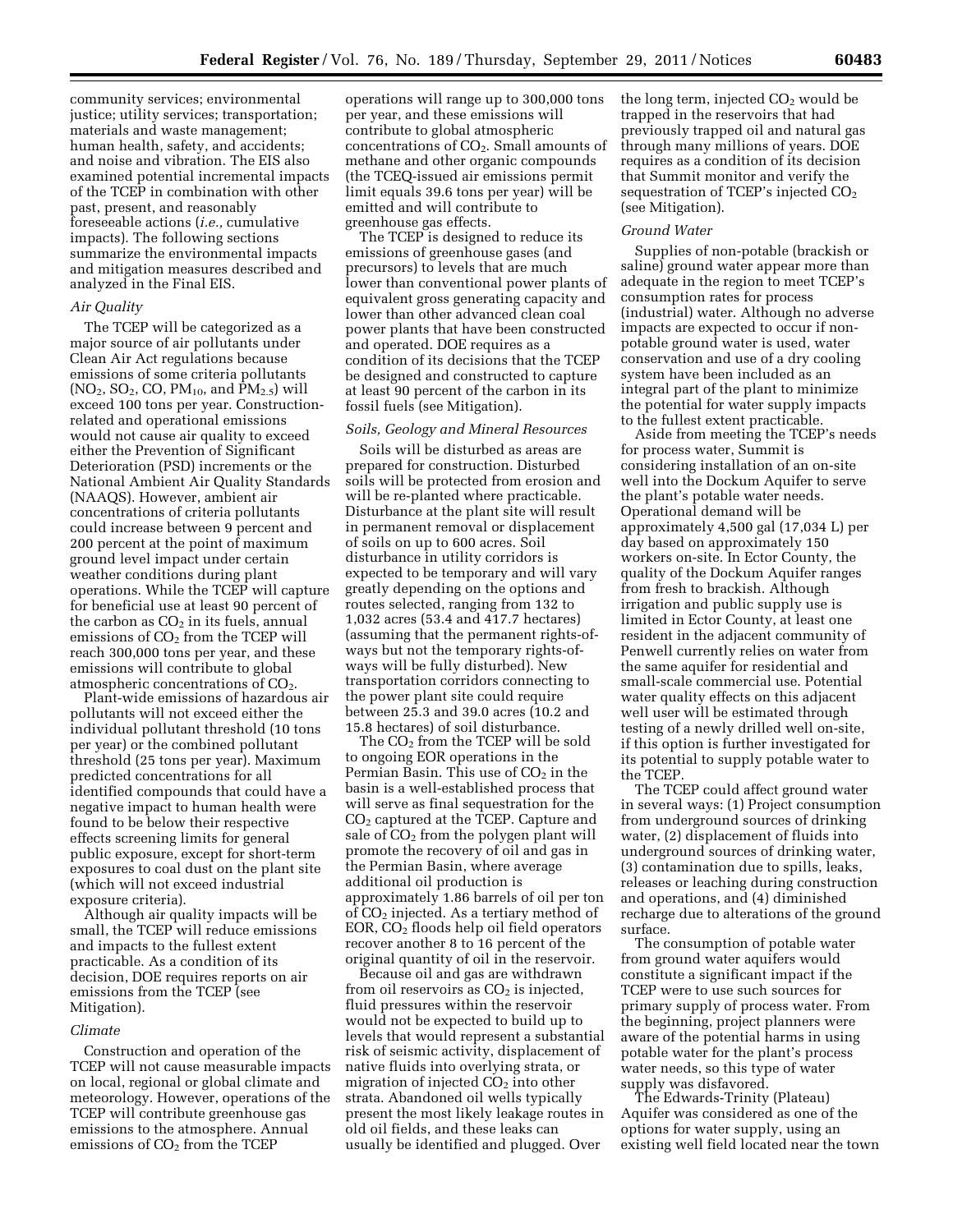of Fort Stockton, Texas. This well field yields water of marginal quality for human consumption and the water would benefit from desalination to improve its acceptance for drinking water. Currently water from this field is being used for agricultural irrigation. The proposed Fort Stockton Holdings waterline would divert water currently used for irrigation to the cities of Midland and Odessa where it could be used for potable water supply.

If the Fort Stockton Holdings waterline were built, the TCEP could use approximately 10 percent of its capacity. Because no additional ground water would be withdrawn from the aquifer (beyond the current rate of pumping for agricultural irrigation) and because very little of the water currently used for irrigation recharges the Edwards-Trinity Aquifer, Fort Stockton Holdings' proposed waterline project, and TCEP's use of 10 percent of the waterline's capacity, would have no additional impact on the aquifer. The proposed Fort Stockton Holdings waterline is highly controversial and has been unable to obtain needed permits and approvals. Therefore, it is unlikely that this waterline would be built in time for the TCEP to use it as a primary water supply. DOE requires as a condition of its decision that the Fort Stockton Holdings water line not be used as a primary source of water (see Mitigation).

The Capitan Reef Complex Aquifer is a minor aquifer in West Texas that is approximately 25 miles to the west of the plant site. Summit proposed this aquifer as an option for the process water source. The aquifer generally contains poor quality water. Most of the ground water pumped from this aquifer in Texas is used for secondary oil recovery. A small amount is used for irrigation of salt-tolerant crops. Over the last 70 years, water levels in the aquifer have declined in some areas. The Oxy Permian pipeline system distributes brackish ground water from the Capitan Reef formation to water flood projects in the Permian Basin. The closest source of Oxy Permian water to the polygen plant site is a group of ground water wells near the town of Kermit, Texas.

The Oxy Permian system is not used at its full capacity, and demand for water for use in secondary oil recovery has been slowly declining. Because the amount of water pumped for the Oxy Permian pipeline has steadily decreased, the impacts of additional pumping for use as TCEP process water would be small. Usage of this water supply option would require the installation and use of a substantial desalination system at the TCEP plant

site, with disposal of a substantial volume of desalination reject water (brine).

Summit also considered the Pecos Alluvium Aquifer in response to a suggestion submitted during the public comment period on the Draft EIS. This aquifer is of major regional importance and has been widely used for irrigation. In central Ward County, it is also used for municipal and industrial purposes. Production rates greatly exceed recharge rates and aquifer drawdown has approached 200 feet (61 meters) in some areas. The aquifer is also highly variable in production quality and quantity. If TCEP were to use this option, impacts to the aquifer's water quality and quantity would likely be significant within the region of the drawdown.

If deep injection wells are used for the disposal of waste water (whether brine water or industrial waste water), its injection could displace native fluids upward into underground sources of drinking water. The area of risk would be around the injection wells where fluid pressures could increase significantly in response to the injection. The extent of this area would be estimated after a test well is drilled by Summit to gather hydrologic information on each of the likely injection targets. If Summit chooses this option, DOE requires monitoring of changes in water quality in the deepest underground source of drinking water above the injection site (see Mitigation).

If additional municipal waste water, after treatment, would be disposed of into Monahans Draw as a result of the TCEP, there would be only a small risk of increased contamination of ground water beneath the draw. Permit limits on total dissolved solids (salinity) in water discharged into the draw will not be increased, but the volume of waste water discharged and salt loading could increase. DOE requires a limit on TCEPrelated waste water discharges and salt loading to Monahan's Draw (see Mitigation).

### *Surface Water, Floodplains and Wetlands*

At the TCEP site and along access roads, no surface water resources, floodplains, or wetlands are present and, therefore, no direct impacts to them are expected. Floodplains and wetland areas have been identified within pipeline corridors, with the following amounts of wetlands being subject to disturbance: WL1, up to 2.53 acres (1.0 hectares); WL3, up to 0.86 acres (0.35 hectares); and WL5, up to 1.29 acres (0.52 hectares). The options for installation of pipelines beneath wetlands and water bodies are trenching

and directional drilling. The choice of installation technique would be made by Summit on a case-by-case basis after more information is gathered at each location. After construction is complete, pipelines will not further impact floodplains. For transmission lines, structures could be sited to avoid wetlands along these routes. Construction activities in corridors that have water bodies (WL1, WL3 and WL5) are likely to result in short-term, construction-related impacts such as increased turbidity, sedimentation, streambed disturbance, and stream-bank vegetation removal.

Under one option for primary supply of process water, municipal waste water from Midland would be processed through primary and secondary treatment by the Gulf Coast Authority's (GCA's) plant and then processed through micro-filtration or ultrafiltration devices before being piped to the TCEP for use. If this option is chosen by Summit, there would be an increase in effluent discharge to Monahans Draw from the GCA outfall as a result of accepting more waste water, on most days, than is required for the TCEP and as a result of disposal of the reject water. The draw would be dry most of the time if not for the discharges of treated municipal and industrial waste water that maintain ponds and wetlands on portions of the draw. The wetlands, although small, are among the largest and best in the area and are used by a variety of birds and other wildlife. The potential increase in GCA's discharge to Monahans Draw (1) would not contribute significantly to flooding events in downstream low-lying areas, (2) would make a small contribution to the existing salt loading in the draw, and (3) would further support and may slightly expand wetlands within the draw.

If Summit chooses the option to use Midland's municipal waste water, the forecasted average increase of 0.75 million gallons per day (2.8-million Liters/day) in GCA's discharge to Monahans Draw would represent a 27 percent increase over the current average discharge from the GCA outfall and may cause a small increase in the downstream extent of stream flow along the draw during dry periods and in the downstream extent of wetlands. Neither the average per day increase in GCA's effluent discharge, nor the infrequent full release of waste water received from Midland (6 million gallons per day) would represent a significant impact to flood flow volume, flood elevations, or flooding frequency in the downstream areas along Monahans Draw.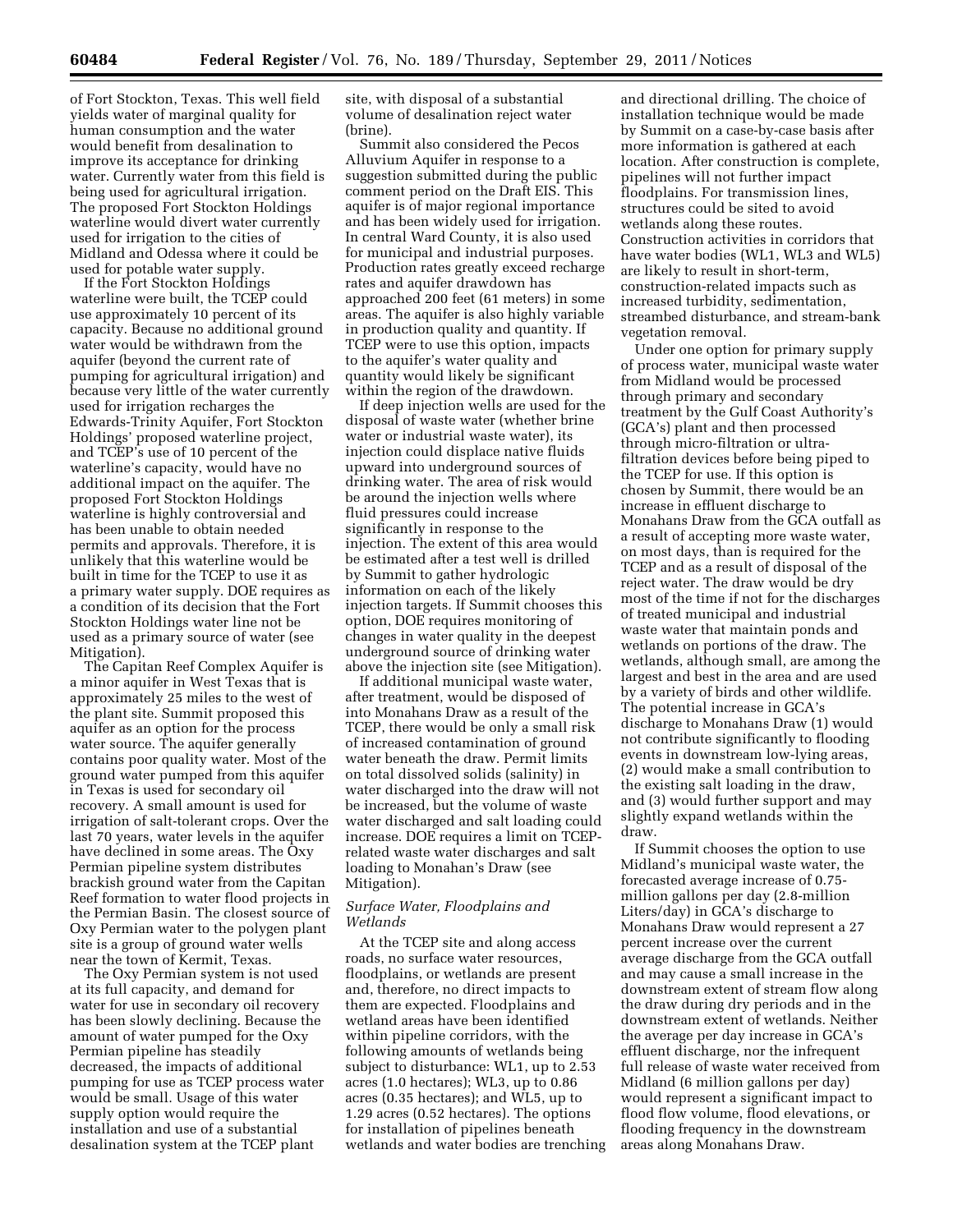The increase in concentration of total dissolved solids in GCA's discharges would be negligible (dissolved salts would pass through the micro filtration or ultra filtration devices). However, if Summit chooses to use Midland's municipal waste water, there would be a small contribution to the existing salt loading in the draw because of the increase in the quantity of effluent.

#### *Biological Resources*

Land disturbance and usage at the TCEP site will result in the permanent loss of up to 600 acres (243 hectares) of the mesquite shrub and grassland vegetation community and associated habitat functions. Construction activities could result in the death of slow-moving terrestrial species not able to escape the path of construction equipment. Noise associated with construction could result in wildlife displacement and behavioral changes that could have minimal impacts on reproductive success. Noise associated with plant operations will have negligible long-term effects on wildlife, because the wildlife will become accustomed to it. Land at the plant site is suitable for the Texas horned lizard (*Phrynosoma cornutum*) (state listed, threatened) as well as 11 other statelisted rare species. DOE requires, as a condition of its decision, measures to protect listed species (see Mitigation).

Construction of the linear facilities will result in the permanent removal of 132 to 1,032 acres (53 to 418 hectares) of mesquite shrub and grassland community and associated habitat functions, based on the smallest and largest combinations of the linear facility options. An additional 246 to 949 acres (100 to 384 hectares) of habitat could be temporarily removed or disturbed during construction. Impacts to terrestrial species will be similar to those described above. DOE requires, as a condition of its decision, measures to protect listed species (see Mitigation).

At the polygen plant site up to 600 acres (243 hectares) of suitable habitat for scrubland-nesting migratory birds and their nests will be permanently removed. Introduced species (European starlings and house sparrows) commonly associated with development activities (*e.g.,* maintained landscaping, open trash receptacles) could encroach on the plant site and displace or outcompete native songbird species. Migratory birds could experience noiserelated impacts. Additional habitat loss for migratory birds will occur from the construction and operation of the linear facilities. Furthermore, disturbance from access road construction and use could displace migratory birds from areas

adjacent to these. Bird and bat mortalities due to collisions with transmission lines will also occur. DOE requires, as a condition of its decision, minimization of impacts to migratory birds (see Mitigation).

If Summit chooses to use solar evaporation ponds for the disposal of waste water, the ponds could attract waterfowl to them thereby exposing the birds to concentrated brine water, which could cause salt toxicosis and salt encrustation of feathers leading to bird deaths. Covering ponds with netting would be one option for deterring birds from contacting the brines. Others options exist for deterring birds, and these would be considered when Summit prepares a bird deterrence plan (see Mitigation).

#### *Aesthetics*

Visual impacts caused by the polygen plant were evaluated from a number of key observation points in the area. The plant, as viewed from most locations (including the Monahans Sandhills State Park) will have only minor impacts on the view shed. The view of the plant will be more dramatic from the crest of the escarpment to the east, especially as seen by motorists traveling west from Odessa on I–20.

During operations, the height and size of the plant structures and coal storage pile will create moderate, adverse, direct impacts as viewed from the crest of the escarpment to the east because of the strong form, color, and line contrasts with the surrounding landscape. Water vapor emitted from the cooling tower will increase the extent of visual intrusion.

Adverse impacts to night sky conditions could occur during both construction and operations due to the installation of high-intensity lighting within and around the site. Light reflected upward will create regionally visible light pollution and sky glow. Strobe lighting (if required by the Federal Aviation Administration) on the top of the taller plant structures will adversely affect night sky conditions by imposing high-intensity flashing lights that will be regionally visible.

Transmission line structures will adversely impact the view-shed because of their height and intrusive vertical form contrasts with the landscape and because they will be visible from major travel routes. Because of existing power lines, however, they will not become a focus of viewer attention.

Minor adverse impacts will occur during construction of pipelines because equipment and trenches will be visible and because vegetation will be cleared along rights-of-ways. Although

pipelines will be buried, long-term impacts to aesthetics will occur because rights-of-ways will be maintained clear of larger vegetation.

### *Cultural Resources*

Construction and operation of the TCEP are not anticipated to impact significant cultural resources; however, utility corridors have not been thoroughly investigated and could have resources that deserve protection. Near the plant site one historical complex or set of buildings, the Rhodes Welding Complex, is considered eligible for the National Register of Historic Places (NRHP). Changes to the setting will not affect its NRHP eligibility. DOE requires, as a condition of its decision, cultural resource surveys to be completed for options and linear facility routes tentatively chosen by Summit (see Mitigation).

#### *Land Use*

The plant site is currently used for ranching and oil and gas production, and these will be displaced on the 600 acre plant site by the TCEP. Existing subsurface rights will continue to be available for exploration and production of oil and gas. Operation of the polygen plant will not be incompatible with most of the surrounding land uses. However, the project will directly affect at least one and perhaps other nearby residential units in the mostly abandoned community of Penwell.

For the linear facilities, existing land uses will be briefly and temporarily affected by construction. During operations, impacts to land use will be limited to the rights-of-way. The rightsof-way land requirements vary by facility type, and the associated impacts will last for at least the life of the utilities. The linear facilities will be consistent with the intent of the zoning districts through which they pass. Generally, existing land uses will be expected to continue after the linear facilities are constructed.

# *Socioeconomics and Community Services*

Impacts to local and regional population during construction will be minor because most workers will commute from nearby communities. Impacts to population during operations will be negligible because most of the 150 permanent workers will come from the local population, although some may come from outside the area. Existing housing and hotel supply will be adequate to meet demands during operations and most of the construction phase. Because TCEP workers will come primarily from the existing nearby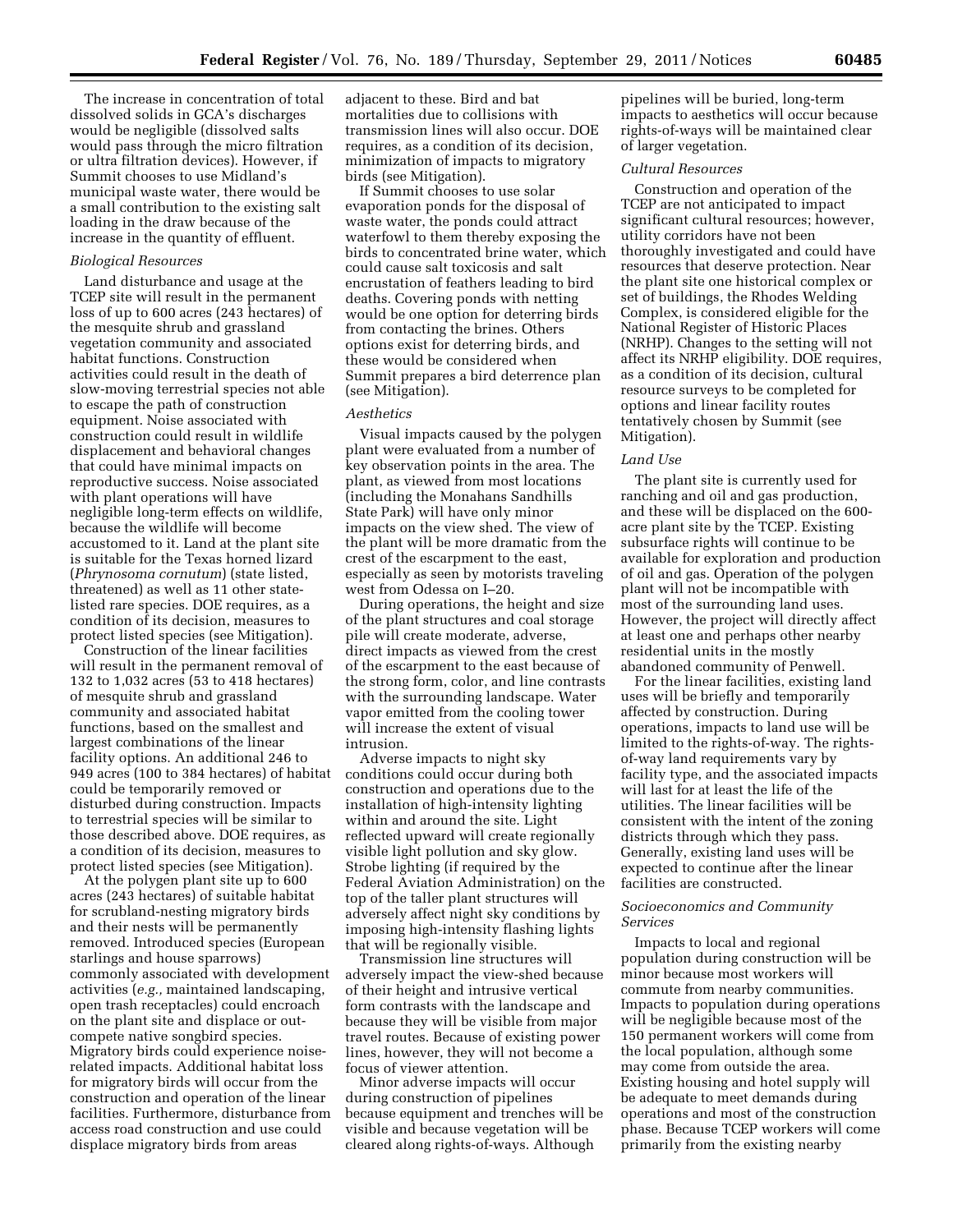populations, no changes are anticipated in the demand for law enforcement, emergency response, health services, schools, and recreational opportunities in the region.

During most of the construction, GDP in the region of influence (Ector, Midland, Crane and Ward Counties) is estimated to increase by more than 0.4 percent. During the final year of construction, it will increase an estimated 0.67 percent. During operations, it will increase by about 0.16 percent, representing a long-term and beneficial impact for the region. Tax revenue from the TCEP will have a beneficial and long-term impact to the region as revenue will be redistributed to counties, which in turn will allocate and redistribute to local communities.

# *Environmental Justice*

Construction and operation of the proposed project are not anticipated to have disproportionately high and adverse impacts on minority or lowincome populations in the area around the TCEP. Ector County has a higher concentration of minority populations than the state as a whole, and many areas of the county have higher concentrations of low-income individuals and families. Minority and low-income populations were not identified in the immediate vicinity of the TCEP (*e.g.,* region of influence for operational noise). Project emissions are not expected to cause significant air quality impacts or exceed regulatory thresholds. Impacts to surface and ground water resources are not expected to be high. Construction-related traffic congestion and traffic noise would temporarily increase significantly in some road segments very near the plant site, but these impacts are not expected to be disproportionate. Noise generated by operations and construction of the project would be significant locally; however, these impacts would not be disproportionate on environmental justice populations.

In general, the project could disproportionally harm minority and low-income communities in regard to housing availability (primarily shortterm housing, such as motels), utility rates, and safety issues associated with increased traffic, but these impacts are not expected to be high. Short-term beneficial impacts could include an increase in employment opportunities and higher wages during construction.

### *Utility Service*

To accommodate the electricity generated by the TCEP, there may be a need for system upgrades associated with the electrical interconnection to

either the Electric Reliability Council of Texas (ERCOT) grid or the Southwestern Power Pool (SPP) grid. The nature of the upgrades will be further defined as interconnection studies are completed. These upgrades could involve local installation of larger conductors, new power transmission line segments, and upgrades of other local system components.

#### *Transportation*

Several routes were considered as potential new access roads to the polygen plant site. One route is directly from the community of Penwell, linking FM 1601 to the plant site via an underpass beneath the railroad at the southern border of the plant. The other routes are from the east and northeast of the plant site, connecting either to FM 866 or an I–20 frontage road.

During the period of plant construction, local traffic will increase as a function of the employment levels at the plant site. Delays associated with merging traffic and increased percent of time spent following slow vehicles will affect the level of service (LOS) of each road to which a plant site access road may be connected. Construction activities will result in temporary localized traffic delays, and most impacts will occur during shift changes.

During TCEP operations, there will be an average of four additional 150-car unit-trains per week along the railroad (Union Pacific), amounting to a 3 percent increase over the existing rail traffic on this line. Under the peak urea production option, there would be an average of approximately six additional 150-car unit-trains per week along the railroad, amounting to a five percent increase in rail traffic. Neither option represents an increase that would exceed system capacity nor cause delay to existing railway operations. Because the loading and unloading of TCEPrelated materials will occur on the railroad spur, no impacts to the railroad will occur.

#### *Materials and Waste Management*

No impacts will occur from the management of construction materials. Furthermore, no impacts will occur to the supply of construction materials as a result of the demand from the project. Operations materials will include coal, natural gas, process water, process chemicals, and commercially marketable products. No impacts from the management of these materials are expected. Plans for delivery, handling, and storage of operations materials will be in place before operations begin.

## *Human Health, Safety, and Accidents*

During construction, Summit will follow established procedures to provide a safe and healthy environment for workers, contractors, visitors, and the community. Based on industry workplace hazard statistics, the TCEP construction workforce could experience 91.65 nonfatal, recordable incidents and 48.75 lost workdays. Statistics suggest that fatalities are unlikely (0.19 fatality) during the threeyear construction period.

Design features and safety programs will be established by Summit to minimize hazards during operations of the TCEP and linear facilities. Based on industry workplace hazard statistics, over the life of the project the TCEP operations workforce could experience 158 recordable incidents, 122 lost workdays, and less than one fatality.

Adverse impacts to human health and safety, although unlikely, could result from various types of accidents or acts of sabotage and terrorism, ranging from small pipeline leaks to, in an extremely unlikely case, an explosion at the polygen plant. The greatest risks to human health and safety are associated with sudden, unconstrained releases of toxic gases, such as ammonia  $(NH<sub>3</sub>)$  and hydrogen sulfide (H2S). Exposure modeling of unmitigated releases using worst-case atmospheric conditions was used to evaluate the risks of various levels of harm. These analyses were made assuming no mitigations are used; therefore, these risks can be reduced with the appropriate measures, such as planning, design and engineering controls. While the probability of intentional acts like sabotage and terrorism cannot be easily predicted, the consequences could be similar to the accidents analyzed in the risk assessment.

During operations of the polygen plant, the risk of someone being killed by exposure to a toxic gas in the event of a release would vary depending on his location relative to the release. The risk per year ranges from one in 1,000 to one in 100,000,000 of being killed in the project area. Toxic substance hazards are dominated by the potential releases of ammonia gas from the pipeline leading from the ammonia synthesis unit to the urea synthesis plant, or through ammonia production or storage processes. Risks are greatest to those workers closest to the ammonia synthesis unit.

#### *Noise and Vibration*

During construction, equipment noise will be perceptible outdoors at the Penwell receptor locations north of I–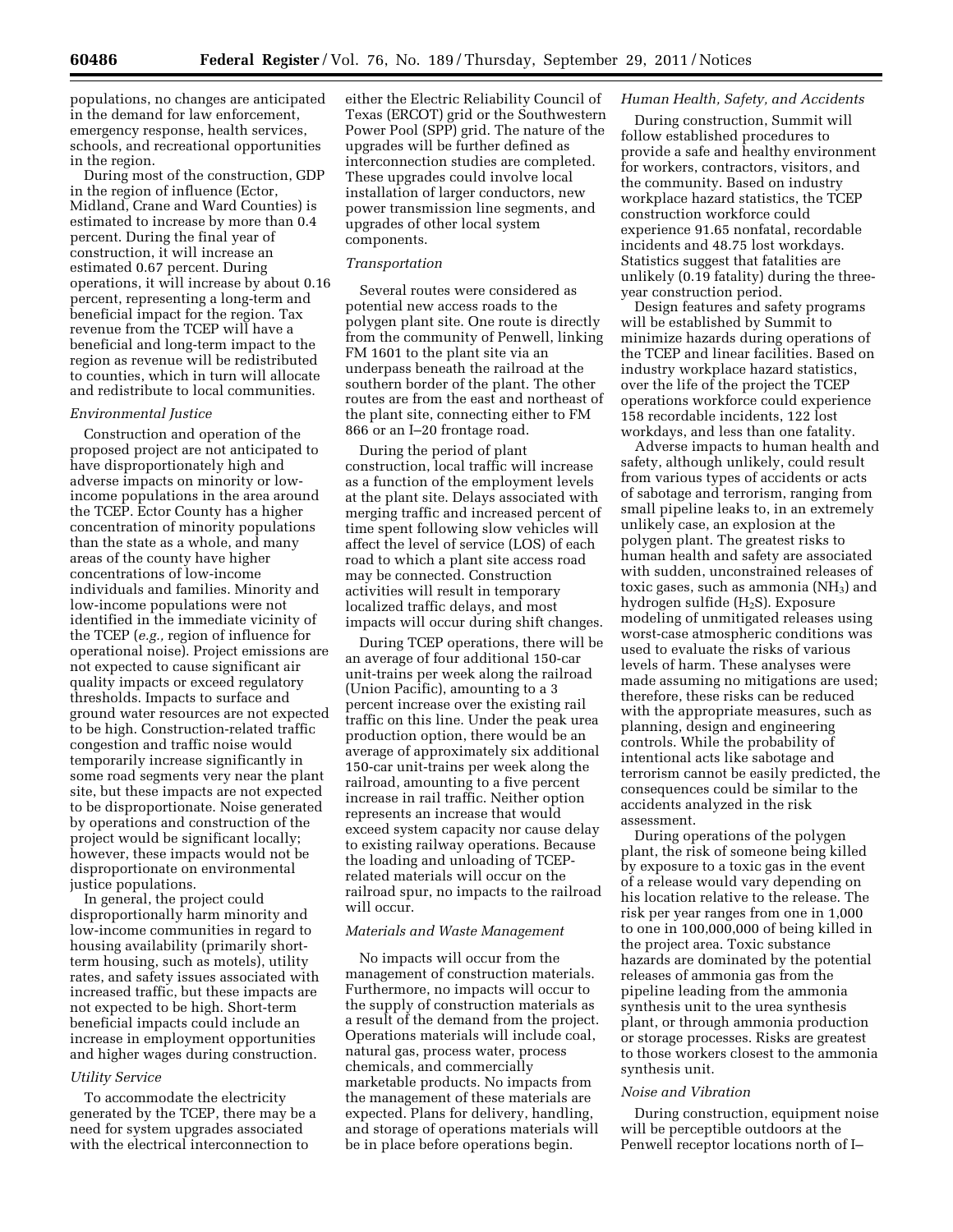20; however, people south of I–20 will likely not hear a substantial increase in noise owing to existing noise from vehicles on I–20. Intermittent increases in noise will result from steam venting prior to and during plant startup and commissioning. Although this venting will briefly exceed acceptable Federal Transit Administration (FTA) levels for residential areas (there will be a series of short loud blasts over a two-week period), the FTA's commercial-area construction threshold levels will not be exceeded.

Construction of some linear facilities (WL3, TL5, TL6, NG1–NG3, and AR1) will likely create temporary, adverse noise impacts to residents where the proposed lines are located close to residential areas.

During polygen plant operations, several plant components (*e.g.,*  generators, pumps, fans, vents, relief valves, coal delivery/handling system) will generate noise. This operational noise will exceed the EPA's 55 dBA Ldn outdoor noise threshold at the two closest noise-sensitive receptors in Penwell (exceeding the threshold by 6 and 4 dBA). Long-term indoor noise levels are expected to be in compliance with EPA health and safety guidelines.

## **Environmentally Preferred Alternative**

From a local perspective, the noaction alternative is environmentally preferable because it would result in no changes to the existing environmental conditions. However, from a national perspective, DOE's Proposed Action is the environmentally preferred alternative because it could hasten the deployment of carbon capture and sequestration practices at power plants and other industrial facilities around the world in an effort to reduce greenhouse gas emissions that otherwise will occur with the continued combustion of fossil fuels, especially coal, in stationary facilities. In addition to demonstrating carbon capture from a power plant and sequestration of captured  $CO<sub>2</sub>$  through EOR, the TCEP will encourage faster deployment of several other technologies that, if widely deployed by industry, could help reduce environmental impacts: (1) Integrated gasification combined-cycle technology, which allows for the production of more electricity from a given quantity of coal compared to convention power plants; (2) polygeneration, which may allow for lower cost and more efficient production of electricity and various other products (including products made using captured  $CO<sub>2</sub>$ , such as urea); (3) dry cooling, which greatly reduces water consumption or usage by various industrial processes; (4) zero liquid

discharge or water reuse concepts, which help reduce water consumption and minimize the quantity of waste water.

# **Comments Received on the Final EIS**

DOE received comments, both oral and written, from U.S. EPA's Region 6 on the Final EIS concerning the lack of identification of preferred alternatives and the need to further investigate potential impacts to resources in association with some of the options.

EPA's Region 6 found that DOE's revisions to the Draft EIS were generally improvements, but it remains concerned that a preferred alternative for each of the linear facilities was not identified in the Final EIS. Region 6 understood that Summit could not identify a preferred alternative for each of the linear facilities until additional investigations occur.

For the TCEP, DOE identified its preferred alternative in the Final EIS, which is to fund the project. Subject to the mitigations required by this ROD and given the information presented in the Final EIS, DOE has no preference among the options not dismissed from further consideration by this ROD. DOE finds all the remaining options to be equally acceptable, provided that Summit undertakes the mitigations required by this ROD.

EPA's Region 6 also requested that DOE make a commitment in the ROD that, if field investigations reveal that an option chosen by Summit has impacts greater than those identified in the EIS, DOE would prepare a supplemental analysis. EPA further requested that the supplement analysis be provided to all regulatory agencies, including the EPA, for review. DOE will gather additional information and, if that information reveals potential impacts that are not adequately addressed in the EIS, it will prepare a Supplement Analysis to assist DOE in determining whether a supplemental EIS is needed.

DOE also received comments in writing from the Texas Parks and Wildlife Department (TPWD) on the Final EIS concerning protection of wildlife and habitat.

TPWD recommended that DOE review TPWD's comments and recommendations submitted during the public scoping and comment periods as many of these remain applicable to the project described in the Final EIS. As requested, DOE has again reviewed these two submittals and has factored TPWD's previous comments and recommendations into this ROD, particularly in the section on Mitigation.

TPWD notes that because few water sources exist on or near the project site, resident and migratory birds may be attracted to the proposed evaporation ponds spanning 160 acres in this arid area. TPWD therefore recommends a bird deterrent system be developed for the evaporation ponds. In anticipation of this request, this ROD includes a requirement for a bird deterrent plan and the implementation of the plan, if Summit chooses to use solar evaporation ponds (see Mitigation). More specifically, this ROD requires that high salinity ponds be designed and constructed to be ready for the installation of netting. TPWD further asks that it be contacted to discuss specific details of a bird deterrent system. DOE and Summit will consult with TPWD during the development of the bird deterrent plan.

TPWD supports Summit's preferred option of using Midland's municipal waste water as a supply for the polygen plant. However, TPWD believes that waterline option WL1 appears to better minimize adverse impacts to surface waters than WL5 because it has fewer crossings of Monahans Draw. To minimize impacts to the draw, TPWD recommends that the TCEP use directional drilling rather than trenching for pipeline crossings regardless of the waterline route chosen. The EIS notes that trenching, if this method of pipeline installation is chosen, would include restoration procedures, such as stream bank stabilization and revegetation. Further site investigations into the technical feasibility, costs, and potential for adverse impacts would be completed before determining the exact stream crossing locations, method of pipeline installation at streambeds, and mitigation methods.

One individual submitted comments on the Final EIS. These comments encourage the use of desalinated brackish or brine ground water (particularly water co-produced with oil and gas) and provided an Internet address for an article on emerging desalination technologies that may cost less for waters produced from oil fields. The comments also suggest that Summit should consider a larger desalination system that could serve both the TCEP and some portion of the municipal water supply needs of Odessa. In response, Summit indicates that it is investigating various desalination systems and currently plans to size its system to meet the TCEP's needs assuming that brackish water from the Capitan Reef Complex Aquifer would be the source. Summit further indicates that it has engaged in preliminary discussions with representatives of the city of Odessa regarding the possibilities